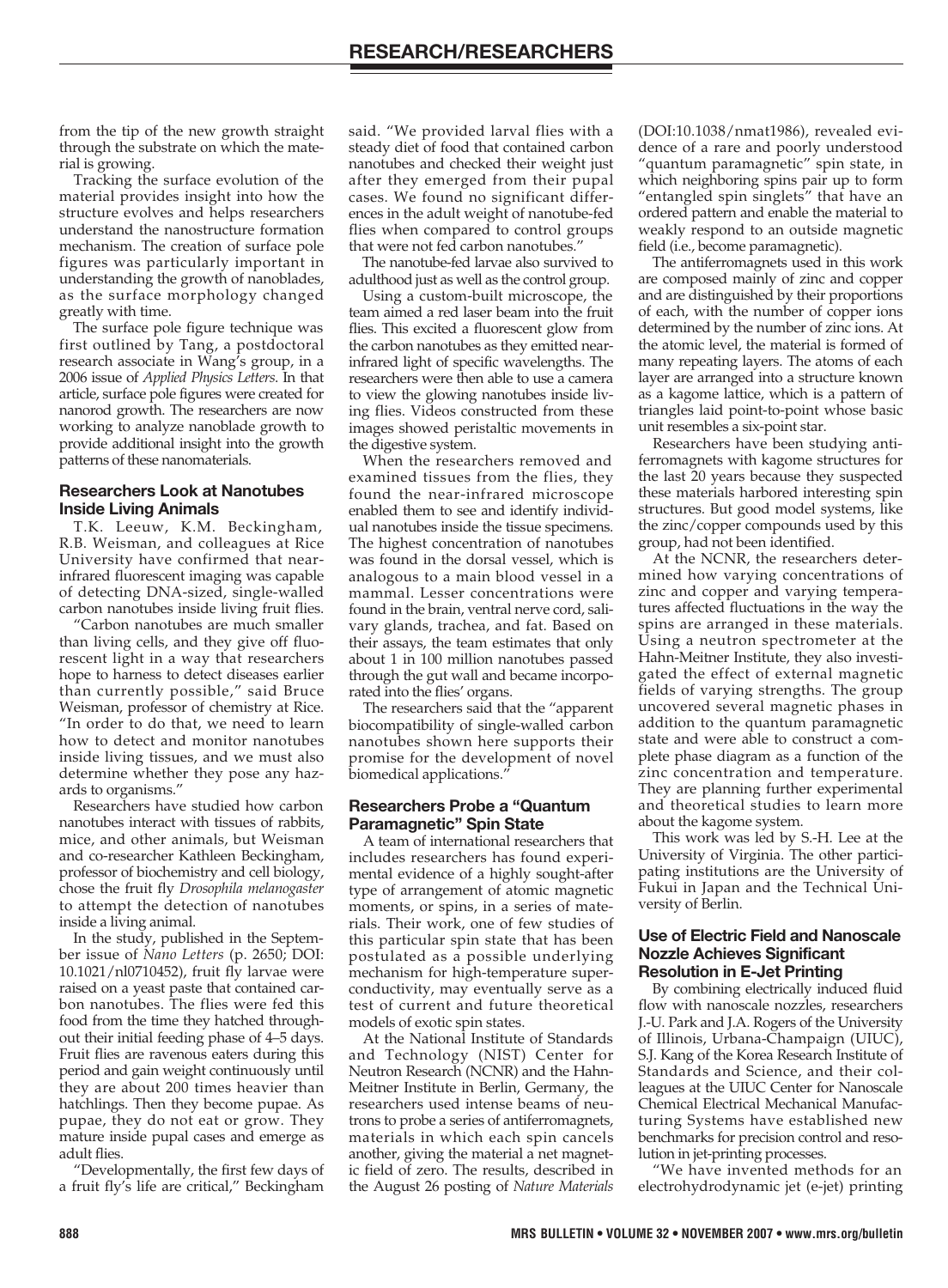process that can produce patterns and functional devices that establish new resolution benchmarks for liquid printing, significantly exceeding those of established ink-jet technologies," said John Rogers, a Founder Professor of Materials Science and Engineering, and corresponding author of an article published in the October 1 issue of *Nature Materials* (p. 782; DOI: 10.1038/nmat974).

This type of e-jet printing could be used for large-area circuits, displays, photovoltaic modules and related devices, and other application possibilities in security, biotechnology, and photonics, Rogers said.

"As an industrial process, this work opens up the possibility for low-cost and high-performance printed electronics and other systems that involve materials that cannot be manipulated with more common patterning methods derived from microelectronics fabrication," said Placid Ferreira, the Grayce Wicall Gauthier Professor of Mechanical Science and Engineering, the director of the center and a key member of the team.

Unlike conventional ink-jet printers, which use heat or mechanical vibrations to launch liquid droplets through a nozzle, e-jet printing uses electric fields to pull the fluid out. Although the concept of electric-field induced flow is not new, the way the research team has exploited this phenomenon with nanoscale nozzles and precision control of electric fields to achieve unprecedented levels of resolution is an important advance.

The researchers' e-jet printing head consists of a gold-coated microcapillary nozzle (with a diameter as small as 300 nm) mounted on a computer-controlled mechanical support. An organic, Teflon-like coating on the gold ensures the ink flows cleanly out the nozzle toward the target. Tiny droplets of ink eject onto a moving substrate to produce printed patterns. Lines with widths as narrow as 700 nm, and dots as small as 250 nm, can be achieved in this fashion.

As a demonstration of electronic device fabrication by e-jet printing, thin-film transistors that use aligned arrays of singlewalled carbon nanotubes as the semiconductor and e-jet-printed source and drain electrodes were printed on flexible plastic substrates. The transistors were fully operational, with properties comparable to similar devices fabricated with conventional photolithographic methods.

The team also demonstrated that e-jet printing could be extended to a variety of functional organic and inorganic inks, including suspensions of solid objects (such as nanoscale silicon rods) with resolutions again extending to the submicron range.

Because the nozzles are routed directly to ink reservoirs, e-jet printing has the capability to deliver large ink volumes to a surface and offers the ability to perform preprocessing on the inks before printing, Rogers said.

### **Efficient Electronic Devices Obtained through Molecular-Level "Contamination"**

One way to improve something is to "contaminate" it slightly. For example, the modern electronics industry is based on the practice of taking a relatively "pure" semiconductor, such as silicon, and purposely introducing small amounts of "impurities" into it. It is these impurities that enable the conductance of electricity through the semiconductor and, thus, allow control over the electronic properties of the material. Recently, a group of scientists at the Weizmann Institute of Science led by D. Cahen, together with C. Chan of Princeton University and their colleagues, implemented this technique in the field of molecular electronics. Their work was reported in the June 20 issue of the *Journal of the American Chemical Society* (p. 7494; DOI: 10.1021/ja071960p).

Molecular electronics is based on single molecules or on layers that are no more than one molecule thick. The problem with using these monolayers for electronic purposes is that they form a delicate system that is hard to manipulate precisely, and until recently, it was unclear whether it was even possible to dope them.

The current research demonstrates, however, that such "contamination" is indeed possible.

The first stage involves cleaning the molecular layer of its defects through long processes of drying, cleaning, and re moving oxygen. In this case, the researchers used simple organic molecules, that is,  $CH_2$ – $CH_2$ <sub>12</sub>– $CH_3$  hydrocarbon chains (similar to octane found in petrol), which are electrically insulating. Electrical transport measurements through Si–CH<sub>2</sub>–(CH<sub>2</sub>)<sub>12</sub>–CH<sub>3</sub>//Hg junctions demonstrated that the layers acted as ideal insulators. Characterization of the resulting "clean" surface showed that, although the resulting molecular system included unavoidable impurities to a certain degree, those impurities did not dictate the system's electrical behavior.

To dope the clean surface, the scientists irradiated it with UV light or weak electron beams. As a result, chemical changes occurred within the system: double (as opposed to single) chemical bonds were created between the carbon atoms that assemble into the molecular chains that make up the molecular layer. It is these bonds that ultimately influence electronic transport through the molecules (see figure).

Cahen said, "The method that we have developed allows us to start working with a system that is made up of a uniform layer of 'pure' molecules, which dominates the structure's overall electrical properties.



Figure 1. A single layer of chains of hydrocarbons (molecules with hydrogen, H, bound to carbon, C) on a surface of silicon (light blue). Exposing the molecules to a weak beam of electrons (center) causes chemical changes (loss of some hydrogen atoms), creating double bonds between carbon atoms (right, green). As a result, the material's electronic transport properties change, changing the mechanism of transport and increasing the electric current by a factor of 10–100.